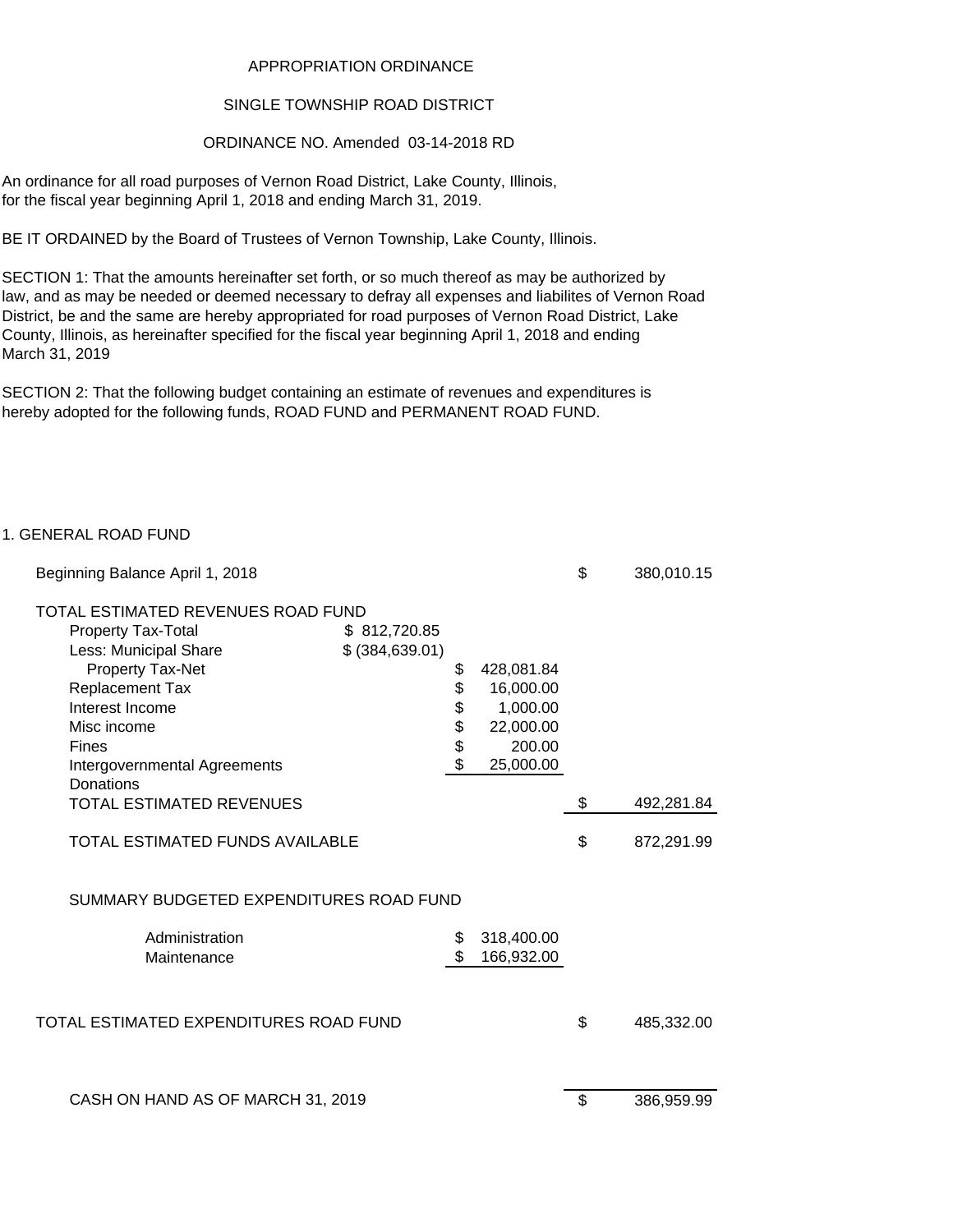| DUDUE I ED EAPENDITURES RUAD FUND<br>ADMINISTRATION |          |            |                  |
|-----------------------------------------------------|----------|------------|------------------|
| Personnel                                           |          |            |                  |
| <b>Salaries</b>                                     | \$       | 158,500.00 |                  |
| Health Insurance                                    | \$       | 40,000.00  |                  |
| Social Security Contribution                        |          | 9,500.00   |                  |
| <b>Retirement Contribution</b>                      | \$\$     | 15,000.00  |                  |
| Unemployment Ins                                    |          | 900.00     |                  |
|                                                     |          |            | \$<br>223,900.00 |
| <b>Contractual Services</b>                         |          |            |                  |
| <b>Risk Management Contribution</b>                 | \$       | 25,000.00  |                  |
| Telephone                                           | \$       | 16,000.00  |                  |
| <b>Travel &amp; Training Expenses</b>               |          | 1,000.00   |                  |
| <b>Accounting Services</b>                          | \$\$\$\$ | 5,000.00   |                  |
| <b>Legal Services</b>                               |          | 25,000.00  |                  |
| <b>Uniforms</b>                                     |          | 5,000.00   |                  |
|                                                     |          |            | \$<br>77,000.00  |
| Commodities                                         |          |            |                  |
| Admin Expenses                                      | \$       | 8,000.00   |                  |
|                                                     |          |            | \$<br>8,000.00   |
| <b>Capital Outlay</b>                               |          |            |                  |
|                                                     | \$       |            |                  |
| <b>Total Capital Outlay</b>                         |          |            | \$               |
| <b>Other Expenditures</b>                           |          |            |                  |
| Miscellaneous Expenses                              | \$       | 3,500.00   |                  |
| Municipal Replacement Tax                           | \$       | 6,000.00   |                  |
| <b>Bonds</b>                                        | \$       |            |                  |
| Total other expenditures                            |          |            | \$<br>9,500.00   |
| <b>TOTAL ADMINISTRATION</b>                         |          |            | \$<br>318,400.00 |
|                                                     |          |            |                  |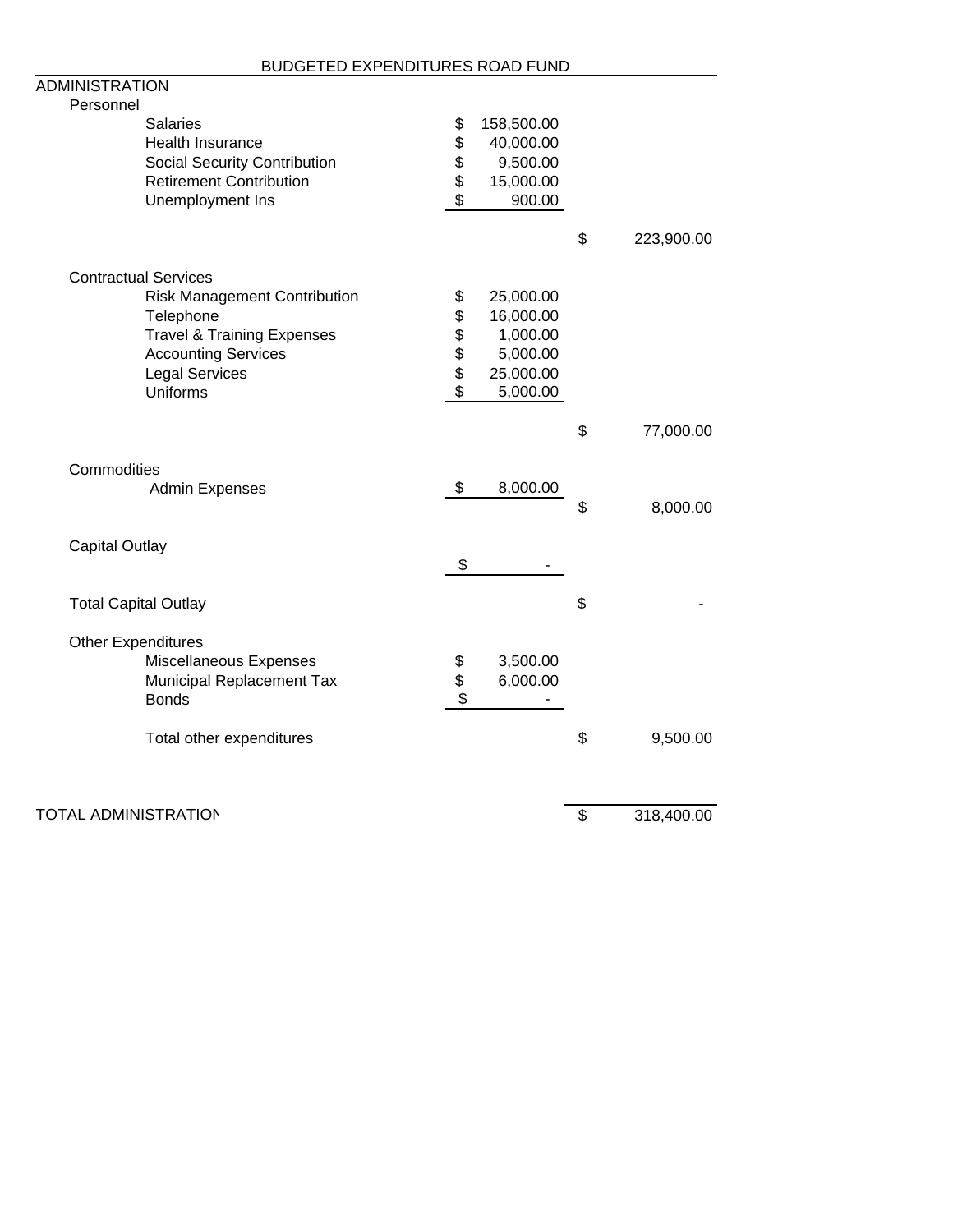# MAINTENANCE

| \$<br>Maintenance Service Building<br>20,000.00<br>\$<br>10,000.00<br>Maintenance Service - Equipment<br>\$<br>Maintenance Service - Road<br>5,000.00<br>\$<br>500.00<br>Maintenance Service - Bridge<br>\$<br>Maintenance Service - Snow Removal<br>2,000.00<br><b>888888</b><br><b>Utilities</b><br>35,000.00<br>Refuse<br>5,000.00<br>5,000.00<br><b>Engineering Services</b><br><b>Other Professional Services</b><br>13,000.00<br>20,000.00<br><b>Building</b><br>5,000.00<br>Equipment |            |
|----------------------------------------------------------------------------------------------------------------------------------------------------------------------------------------------------------------------------------------------------------------------------------------------------------------------------------------------------------------------------------------------------------------------------------------------------------------------------------------------|------------|
|                                                                                                                                                                                                                                                                                                                                                                                                                                                                                              |            |
|                                                                                                                                                                                                                                                                                                                                                                                                                                                                                              |            |
|                                                                                                                                                                                                                                                                                                                                                                                                                                                                                              |            |
|                                                                                                                                                                                                                                                                                                                                                                                                                                                                                              |            |
|                                                                                                                                                                                                                                                                                                                                                                                                                                                                                              |            |
|                                                                                                                                                                                                                                                                                                                                                                                                                                                                                              |            |
|                                                                                                                                                                                                                                                                                                                                                                                                                                                                                              |            |
|                                                                                                                                                                                                                                                                                                                                                                                                                                                                                              |            |
|                                                                                                                                                                                                                                                                                                                                                                                                                                                                                              |            |
|                                                                                                                                                                                                                                                                                                                                                                                                                                                                                              |            |
|                                                                                                                                                                                                                                                                                                                                                                                                                                                                                              |            |
| \$                                                                                                                                                                                                                                                                                                                                                                                                                                                                                           | 120,500.00 |
| Commodities                                                                                                                                                                                                                                                                                                                                                                                                                                                                                  |            |
| \$<br>Automotive Fuel/Oil<br>12,000.00                                                                                                                                                                                                                                                                                                                                                                                                                                                       |            |
|                                                                                                                                                                                                                                                                                                                                                                                                                                                                                              |            |
| \$                                                                                                                                                                                                                                                                                                                                                                                                                                                                                           | 12,000.00  |
| \$<br>33,432.00<br><b>Captial Outlay</b>                                                                                                                                                                                                                                                                                                                                                                                                                                                     |            |
| \$                                                                                                                                                                                                                                                                                                                                                                                                                                                                                           | 33,432.00  |
| <b>Other Expenditures</b>                                                                                                                                                                                                                                                                                                                                                                                                                                                                    |            |
| \$<br>1,000.00<br>Miscellaneous Expenses                                                                                                                                                                                                                                                                                                                                                                                                                                                     |            |
| \$                                                                                                                                                                                                                                                                                                                                                                                                                                                                                           | 1,000.00   |
| <b>TOTAL MAINTENANCE</b><br>\$                                                                                                                                                                                                                                                                                                                                                                                                                                                               | 166,932.00 |
|                                                                                                                                                                                                                                                                                                                                                                                                                                                                                              |            |
|                                                                                                                                                                                                                                                                                                                                                                                                                                                                                              |            |
| TOTAL EXPENDITURES (ADMIN & MAINTENANCE) ROAD FUND<br>\$                                                                                                                                                                                                                                                                                                                                                                                                                                     | 485,332.00 |
| \$<br>TOTAL CASH ON HAND MARCH 31, 2019                                                                                                                                                                                                                                                                                                                                                                                                                                                      | 386,959.99 |
| \$<br>ESTIMATED EXPENDITURES AND CASH ON HAND ROAD FUND                                                                                                                                                                                                                                                                                                                                                                                                                                      | 872,291.99 |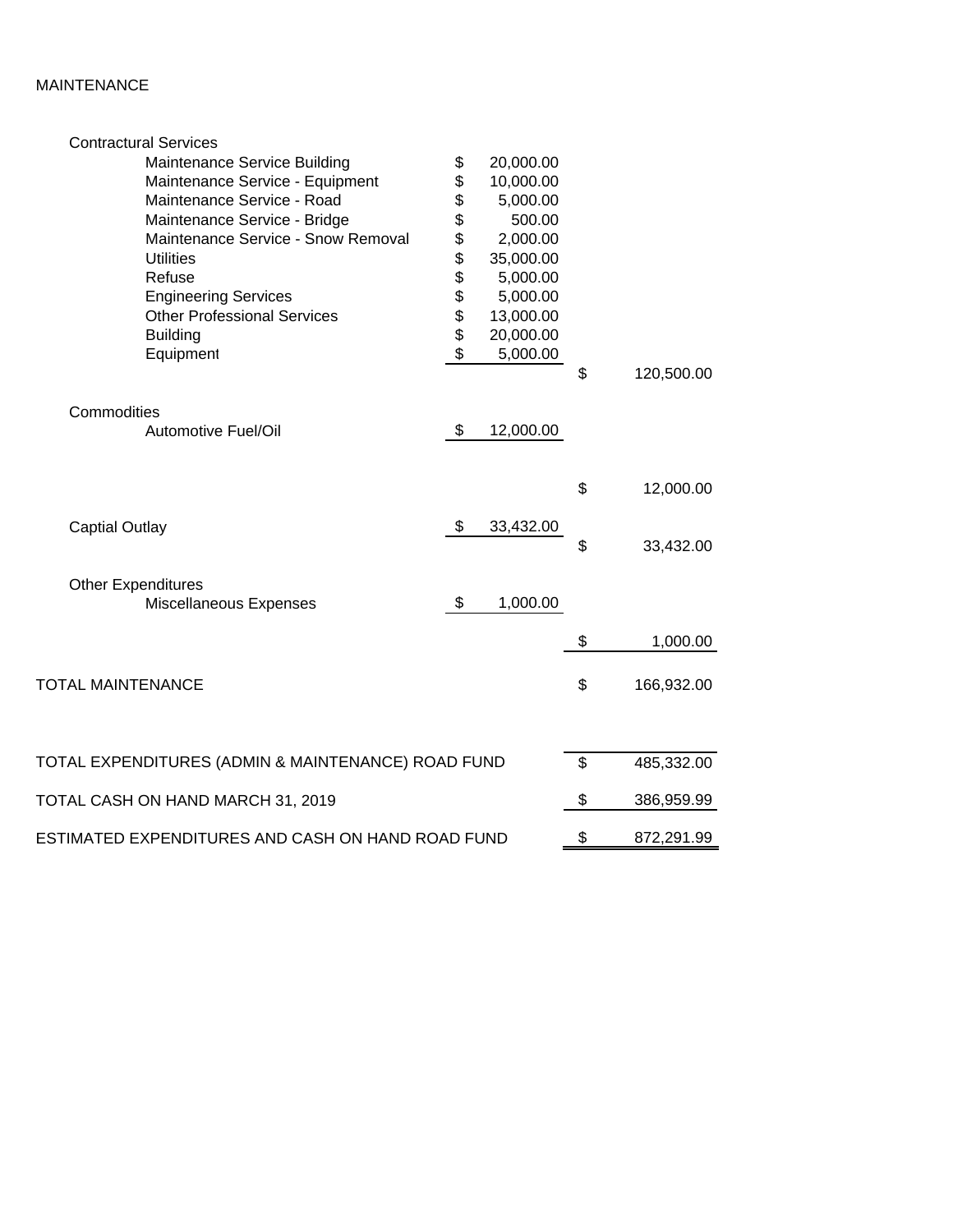2. PI

| ERMANENT ROAD FUND |  |  |  |  |  |  |  |  |  |
|--------------------|--|--|--|--|--|--|--|--|--|
|                    |  |  |  |  |  |  |  |  |  |

| TOTAL ESTIMATED REVENUES PERMANENT ROAD FUND<br>Property Tax<br>\$838,799.72<br>Motor Fuel Tax<br>\$ 20,000.00<br>1,500.00<br>Interest Income<br>\$<br>\$<br>45,500.00<br>Misc Income<br>Donations |                            |                                                               |                    |
|----------------------------------------------------------------------------------------------------------------------------------------------------------------------------------------------------|----------------------------|---------------------------------------------------------------|--------------------|
| TOTAL ESTIMATED REVENUES                                                                                                                                                                           | \$<br>905,799.72           |                                                               |                    |
| TOTAL ESTIMATED FUNDS AVAILABLE                                                                                                                                                                    | \$<br>1,509,661.21         |                                                               |                    |
| BUDGETED EXPENDITURES PERMANENT ROAD FUND                                                                                                                                                          |                            |                                                               |                    |
| Personnel<br><b>Salaries</b><br><b>Benefits</b><br><b>Social Security Contributions</b><br><b>IMRF</b>                                                                                             | \$<br>\$<br>\$<br>\$       | 300,000.00<br>80,000.00<br>25,000.00<br>25,000.00             |                    |
|                                                                                                                                                                                                    |                            |                                                               | \$<br>430,000.00   |
| <b>Contractural Services</b><br>Maintenance Service-Road<br>Drainage<br>Road Improvements<br><b>Engineering Services</b><br><b>Other Profesional Services</b>                                      | \$<br>\$<br>\$<br>\$<br>\$ | 215,000.00<br>30,000.00<br>20,000.00<br>30,000.00<br>5,300.00 |                    |
|                                                                                                                                                                                                    |                            |                                                               | \$<br>300,300.00   |
| Commodities<br>Maintenance Supplies<br><b>Operating Supplies</b><br>Equipment                                                                                                                      | \$<br>\$<br>\$             | 20,000.00<br>10,000.00<br>95,000.00                           |                    |
|                                                                                                                                                                                                    |                            |                                                               | \$<br>125,000.00   |
| <b>Capital Outlay</b>                                                                                                                                                                              | \$                         | 232,472.00                                                    | \$<br>232,472.00   |
| <b>Other Expenditures</b><br>Miscellaneous Expenses                                                                                                                                                | \$                         | 500.00                                                        |                    |
|                                                                                                                                                                                                    |                            |                                                               | \$<br>500.00       |
| TOTAL EXPENDITURES PERMANENT ROAD                                                                                                                                                                  |                            |                                                               | \$<br>1,088,272.00 |
| TOTAL CASH ON HAND MARCH 31, 2019                                                                                                                                                                  |                            |                                                               | \$<br>421,389.21   |
| ESTIMATED EXPENDITURES AND CASH ON HAND PERMANENT ROAD                                                                                                                                             |                            |                                                               | \$<br>1,509,661.21 |

Section 3: That the amount appropriated for road purposes for the fiscal year beginning April 1, 2018 and ending March 31, 2019 by fund shall be as follows: